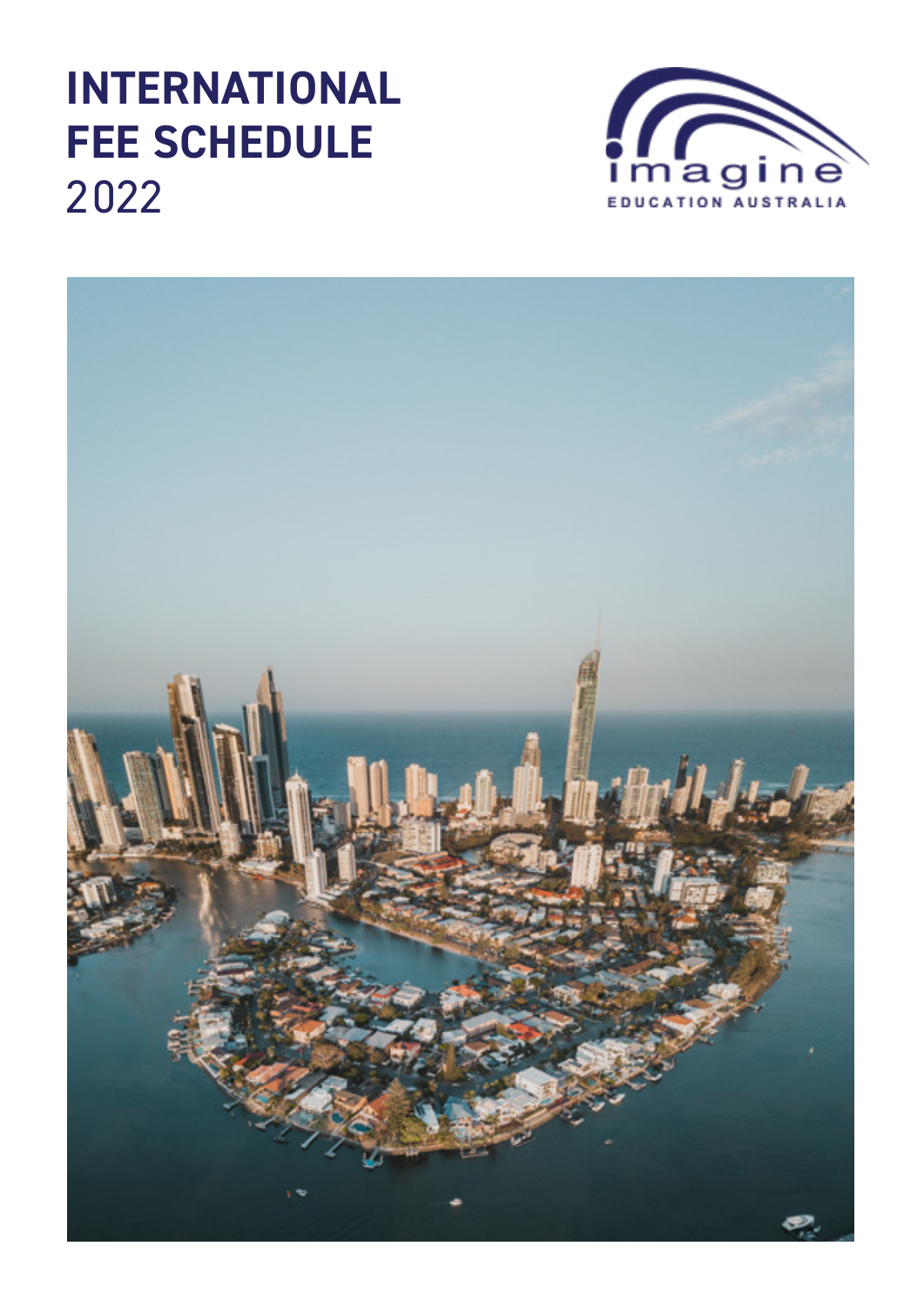| <b>GENERAL ADMINISTRATION FEES</b> (All enrolments incur a \$250 enrolment fee)                                                                                                                                |               |  |  |
|----------------------------------------------------------------------------------------------------------------------------------------------------------------------------------------------------------------|---------------|--|--|
| All enrolments are to be sent to admissions@imagineeducation.com.au with the following:<br><b>Signed Enrolment Form</b><br>Passport copy<br>English evidence (if requirements for VET enrolments)<br>$\bullet$ |               |  |  |
| Enrolment fee (non-refundable) *                                                                                                                                                                               | \$250         |  |  |
| Materials fee (English courses only)                                                                                                                                                                           | \$75          |  |  |
| <b>ID Card Replacement fee</b>                                                                                                                                                                                 | \$50          |  |  |
| Replacement Testamur (Certificate, Qualification, Statement of Attainment)                                                                                                                                     | \$75          |  |  |
| Statement of Attainment (Record of results to date)                                                                                                                                                            | \$75          |  |  |
| Private tuition - 1 student                                                                                                                                                                                    | $$100/$ hour  |  |  |
| CoE deposit fee for each consecutive course (Non-refundable) *                                                                                                                                                 | \$200 per CoE |  |  |

## **FACULTY OF AUTOMOTIVE**

| <b>COURSE CODE AND NAME</b>                                                                                      | <b>CAMPUS</b> |            |                     |
|------------------------------------------------------------------------------------------------------------------|---------------|------------|---------------------|
|                                                                                                                  | GC            | <b>BNE</b> | <b>PRICE</b>        |
| AUR30620 Certificate III in Light Vehicle Mechanical Technology, 60 weeks<br>Auto kit (Uniform, shoes, tool kit) |               |            | \$13,500<br>\$1,400 |
| AUR40216 Certificate IV in Automotive Mechanical Diagnosis upgrade, 36 weeks *                                   |               |            | \$10,000            |
| AUR50116 Diploma of Automotive Management, 30 weeks<br>Resource fee                                              |               |            | \$7,000<br>\$200    |

## **FACULTY OF HOSPITALITY**

| <b>COURSE CODE AND NAME</b>                                                                         | <b>CAMPUS</b> |            | <b>PRICE</b>      |
|-----------------------------------------------------------------------------------------------------|---------------|------------|-------------------|
|                                                                                                     | <b>GC</b>     | <b>BNE</b> |                   |
| SIT30816 Certificate III in Commercial Cookery, 40 weeks<br>Cookery kit                             |               |            | \$12,000<br>\$989 |
| SIT40516 Certificate IV in Commercial Cookery upgrade, 25 weeks *                                   |               |            | \$9,000           |
| SIT50416 Diploma of Hospitality Management (Commercial Cookery) upgrade, 27 weeks *<br>Resource fee |               |            | \$5,000<br>\$250  |
| SIT50416 Diploma of Hospitality Management, 56 weeks<br>Resource fee                                |               |            | \$9,500<br>\$250  |
| Management stream only                                                                              |               |            |                   |
| SIT60316 Advanced Diploma of Hospitality Management, 51 weeks<br>Resource fee                       |               |            | \$12,000<br>\$270 |

| <b>FACULTY OF CHILDREN'S SERVICES</b>                                                    |               |            |                    |
|------------------------------------------------------------------------------------------|---------------|------------|--------------------|
| <b>COURSE CODE AND NAME</b>                                                              | <b>CAMPUS</b> |            | <b>PRICE</b>       |
|                                                                                          | GC.           | <b>BNE</b> |                    |
| CHC30121 Certificate III in Early Childhood Education and Care, 46 weeks<br>Resource fee |               |            | $$9,000$<br>$$200$ |
| CHC50121 Diploma of Early Childhood Education and Care, 50 weeks *<br>Resource fee       |               |            | \$11,000<br>\$200  |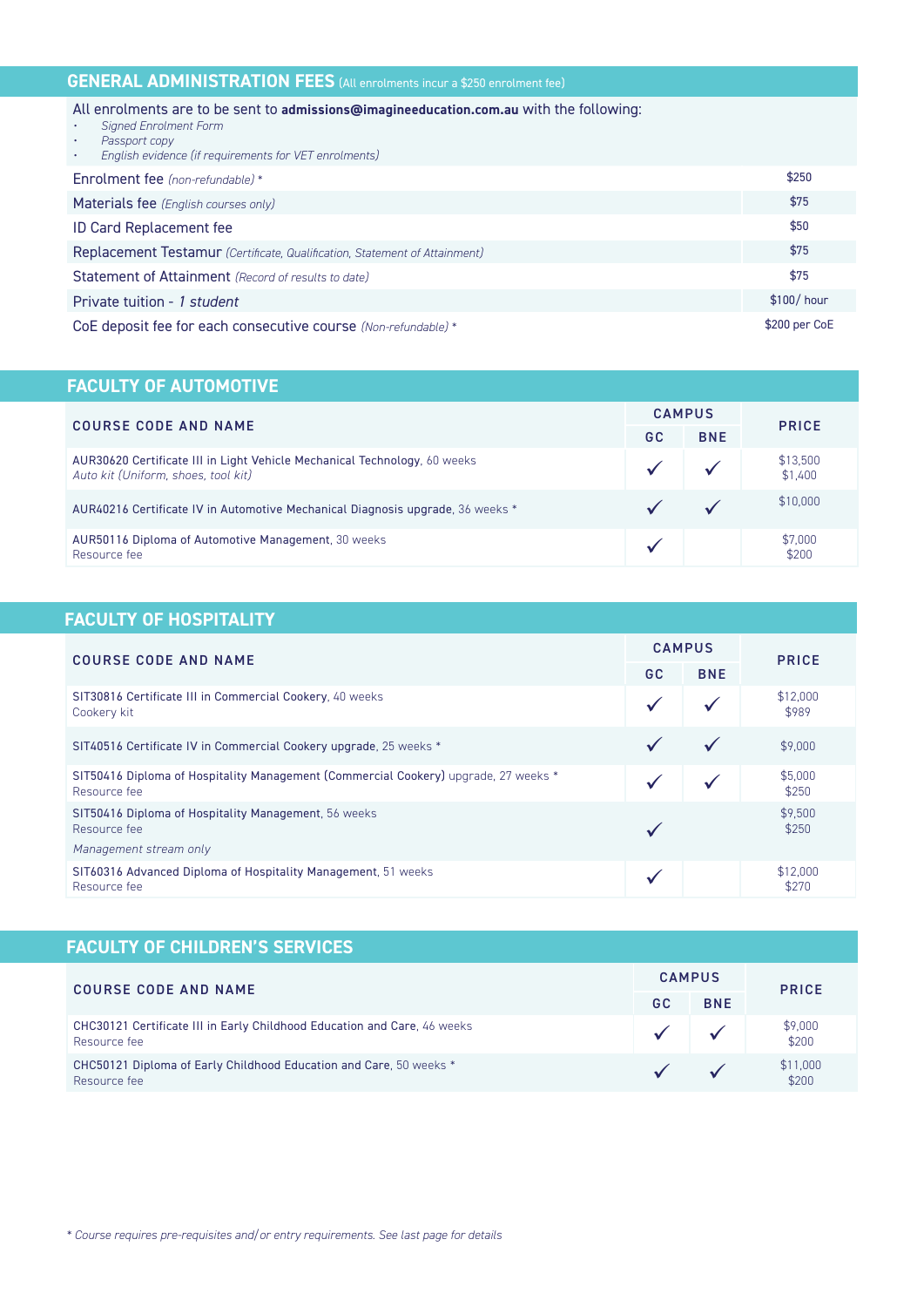| <b>FACULTY OF COMMUNITY SERVICES</b>                                                         |               |            |                  |
|----------------------------------------------------------------------------------------------|---------------|------------|------------------|
| <b>COURSE CODE AND NAME</b>                                                                  | <b>CAMPUS</b> |            | <b>PRICE</b>     |
|                                                                                              | GC            | <b>BNE</b> |                  |
| CHC33015 Certificate III in Individual Support (Ageing), 27 weeks<br>Aged care resources fee |               |            | \$6,000<br>\$200 |
| CHC43015 Certificate IV in Ageing Support, 39 weeks<br>Aged care resources fee               |               |            | \$8,000<br>\$200 |
| CHC43015 Certificate IV in Ageing Support (upgrade), 39 weeks *<br>Aged care resources fee   |               |            | \$4,500<br>\$200 |

# **FACULTY OF BUSINESS**

| <b>COURSE CODE AND NAME</b>                                                          | <b>CAMPUS</b> |            |                  |
|--------------------------------------------------------------------------------------|---------------|------------|------------------|
|                                                                                      | GC.           | <b>BNE</b> | <b>PRICE</b>     |
| BSB30120 Certificate III in Business, 22 weeks<br>Resource fee                       |               |            | \$4,000<br>\$200 |
| BSB40120 Certificate IV in Business, 35 weeks<br>Resource fee                        |               |            | \$6,600<br>\$200 |
| BSB40820 Certificate IV in Marketing and Communication, 32 weeks<br>Resource fee     |               |            | \$5,000<br>\$200 |
| BSB50120 Diploma of Business, 35 weeks<br>Resource fee                               |               |            | \$8,800<br>\$200 |
| BSB50420 Diploma of Leadership and Management, 36 weeks<br>Resource fee              |               |            | \$6,000<br>\$200 |
| BSB50620 Diploma of Marketing and Communication, 32 weeks *<br>Resource fee          |               |            | \$6,000<br>\$200 |
| BSB60420 Advanced Diploma of Leadership and Management, 32 weeks *<br>Resource fee   |               |            | \$5,200<br>\$200 |
| BSB60520 Advanced Diploma of Marketing and Communication, 32 weeks *<br>Resource fee |               |            | \$5,200<br>\$200 |

## ENGLISH COURSES

| <b>COURSE CODE AND NAME</b>                                                                                    | <b>CAMPUS</b> |              |                      |
|----------------------------------------------------------------------------------------------------------------|---------------|--------------|----------------------|
|                                                                                                                | <b>GC</b>     | <b>BNE</b>   | <b>PRICE</b>         |
| General English, 1-60 weeks                                                                                    |               |              |                      |
| Standard 20 hours/ week                                                                                        | $\checkmark$  | $\checkmark$ | \$370/ week          |
| Part-time                                                                                                      |               |              | \$300/ week          |
| <b>Academic English</b>                                                                                        |               |              |                      |
| IELTS Exam Preparation, 1-12 weeks                                                                             | $\checkmark$  | $\checkmark$ | \$390/ week          |
| Young Learners, 1-40 weeks                                                                                     | $\checkmark$  | $\checkmark$ | \$400/week           |
| High School Preparation, 1-60 weeks                                                                            | $\checkmark$  | $\checkmark$ | \$400/ week          |
| Private tuition<br>1 student                                                                                   | $\checkmark$  | $\checkmark$ | \$100/hour           |
| Text books:<br>$1 - 5$ weeks<br>$6 - 15$ weeks<br>16 and over                                                  |               |              | \$0<br>\$90<br>\$175 |
| Students enrolling for 5 weeks or less can use a class book. If they then want their own they can<br>purchase. |               |              |                      |
| <b>Other English</b>                                                                                           |               |              |                      |
| English plus volunteer (up to 2 weeks maximum)                                                                 | V             |              | \$500/ week          |

\* Course requires pre-requisites and/or entry requirements. See last page for details